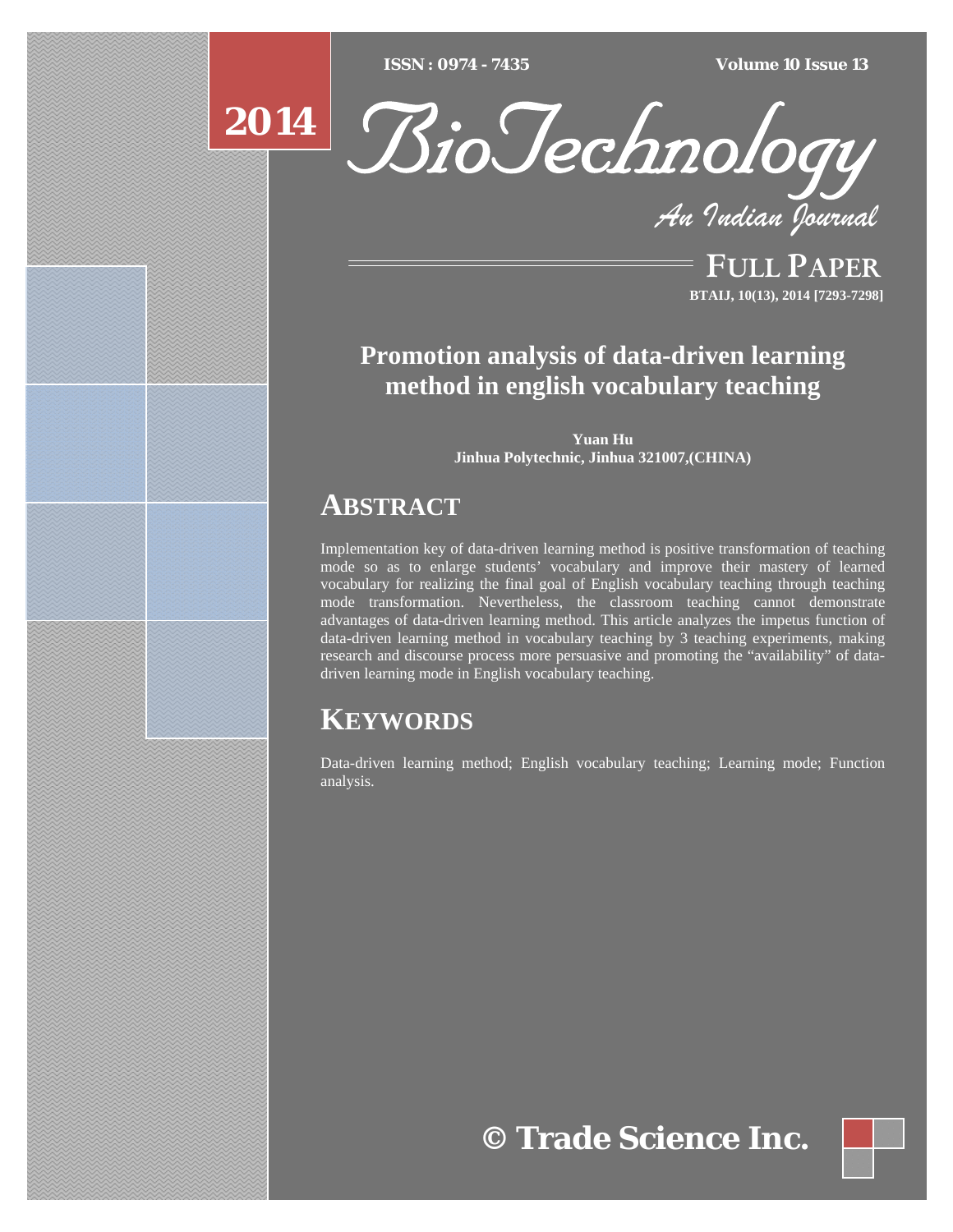#### **INTRODUCTION**

 "Data-driven" learning method has high research value in English vocabulary teaching, its connotation shows positive effect on classroom teaching mode transformation and demonstrable positive impact on students' academic performance. This article collates and analyzes corresponding teaching experiments data, epitomizing the advantages of "data-driven" learning method in English vocabulary teaching.

 First, research in this paper is divided into two aspects --periodical vocabulary quiz before class and periodical performance test. Compare the vocabulary quiz results of the experimental class and contrast class selected on principle of "equality" and "confidentiality" and analyze the data acquired. Second, compare the periodical performance test results of the two classes with the same mentality to highlight the effect of "data-driven" learning method on periodical learning. And conduct effective experiment on English vocabulary teaching integrating with data-driven learning mode to reach a conclusion of higher scientificalness and broadly share teaching examples. Finally, deeply analyze the students' feedback of data-driven learning mode to make research process more persuasive. And provide a sound theoretical basis for the foundation of scientific development mentality of English vocabulary teaching and highlight the impetus of data-driven learning method on English vocabulary teaching.

#### **INTERNAL MEANING OF "DATA-DRIVEN" LEARNING METHOD**

 Every expert or scholar has his own definition of data-driven learning method. Willis takes the class communication teaching as penetration point and regards data-driven method as a kind of communication act to revert the real language context in order to establish a better class teaching language situation. However, the key of his opinion is regarding the communication process as practice process of the unknown. In class teaching, that is the students can undertake full exploration and effective collection, collation and analysis of the data explored. For the difference between "lively" and "alive", students can firstly establish group learning mode and efficiently retrieve large corpora such as British National Corpus (BNC) and Corpus Of Current America (COCA) to obtain specific "difference" between these two words. This method has an active effect on students' vocabulary learning.

 Tim Johns thought essence of the so-called data-driven learning method is realizing goal-directed language situation co-occurrence of class teaching to finally get the vocabulary taught used correctly and expertly**[1]**. And during this, language co-occurrence requires more extensive use of corpora to improve the ability to use learned vocabulary by effective retrieval and achieve the ultimate goal of "data-driven" learning method teaching.

## **PERIODICAL WORD DICTATION AND PERIODICAL TEST ANALYSIS**

#### **Periodical vocabulary quiz before class**

 In the summary and analysis of the results of English word dictation before class, teacher perform a word dictation at regular intervals before and after experiment, with the dictation word limited in the learned basic vocabulary and difficulty coefficient increasing by the advancement of periodical test. Basic content of the periodical test before class generally includes 20 words and 4 fixed phrases, 4 points for a word, 5 points for a phrase, 0 point for absence and the total score is 100. Collection and collation of every test result fully guarantee the "availability" of the data of experiment class and give scientific analysis and research of the data. While our experiment purely focuses on English vocabulary teaching, the experiment data offers absolute "availability" to the "scientificalness" verification in teaching process. The expected result is that the data of experimental class is far higher than that of the contrast class. This process is operated with excellent security measures to guarantee reliability of the data. SPSS 13.0 software is used for data collation and analysis, specific experimental results are as shown in table

 For the total score of the two classes in word dictation, the *t* value of the two classes before class shows the scores of the two classes are nearly the same ( $\rho > 0.05$ ). While the dictation scores of the two classes are improved in different extents, with the increase of the contrast class much lower than that of the experimental class. So in terms of the increase of the score, experimental class is much better than the contrast class ( $\rho > 0.05$ ).

 For the word dictation of the experimental class after experiment, the scores of 3 dictations are much higher than that before experiment, with huge increase between 1.50 to 10.10 points. The *t* value of the two classes before experiment shows faint difference between these two classes, demonstrating little "difference" ( $\rho > 0.05$ ). While after experiment, despite the score increase of both classes, the difference between the two classes is big ( $\rho > 0.05$ ), showing the new teaching mode have a positive effect on students' learning and help students to accumulate and master vocabulary with the increasingly deepening experiment.

 In terms of the experiment results of the contrast class, students' vocabulary situation has improved after a period of teaching with nearly the same teaching mode. But the improvement is faint ( $\rho > 0.05$ ). While as far as the total scores are concerned, the increases of the 3 dictations are 0.40 points, 3.30 points and 1.60 points. As for the entire experiment, the increases are small **[2]**.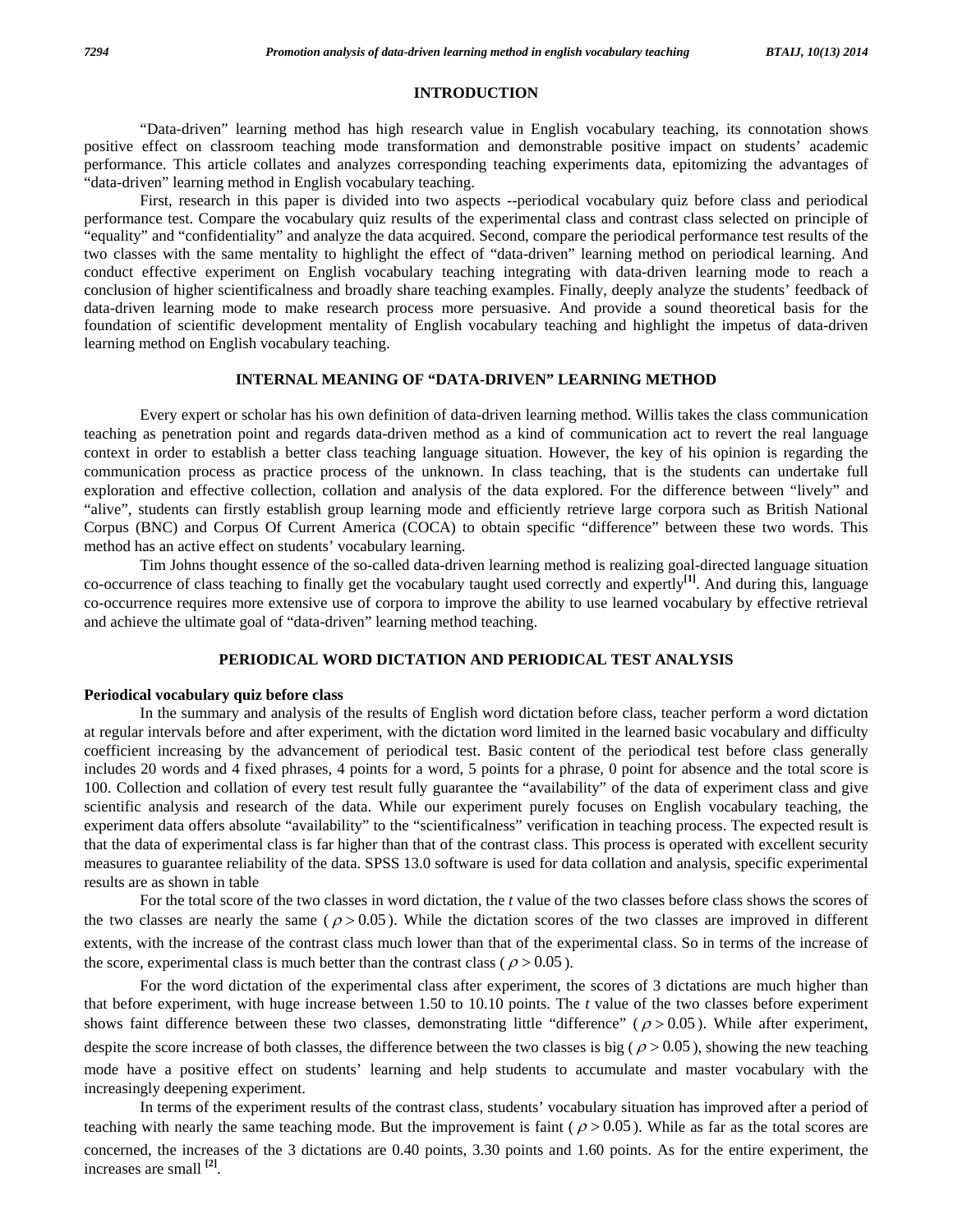|                                              |                  | <b>Experimental class</b> |                  | <b>Contrast class</b> |                   | Value |
|----------------------------------------------|------------------|---------------------------|------------------|-----------------------|-------------------|-------|
| -----                                        | average<br>score | standard<br>deviation     | average<br>score | standard<br>deviation | <b>Value</b><br>t | p     |
| dictation score before<br>experiment         | 65.80            | 22.10                     | 66.60            | 18.80                 | $-1.45$           | 0.07  |
| dictation score 1 month after<br>experiment  | 67.30            | 20.80                     | 67.00            | 21.10                 | 2.76              | 0.03  |
| dictation score 2 months after<br>experiment | 71.10            | 22.10                     | 69.90            | 19.10                 | 4.55              | 0.01  |
| dictation score 3 months after<br>experiment | 75.90            | 14.70                     | 68.20            | 16.80                 | 4.78              | 0.01  |

#### **TABLE 1: Comparison of 4 dictations scores of two classes before and after experiment**

**TABLE 2: Comparison of effect on dictation scores of two classes before class after teaching experiment** 

|                                                                              |                                | experimental class |            | contrast class                 |            |            |
|------------------------------------------------------------------------------|--------------------------------|--------------------|------------|--------------------------------|------------|------------|
| dictation score 1 month after<br>experiment minus that before<br>experiment  | difference of<br>average score | Value              | Value<br>р | difference of<br>average score | Value<br>t | Value<br>p |
| dictation score 2 months after<br>experiment minus that before<br>experiment | 1.50                           | 2.76               | 0.03       | 0.40                           | 1.26       | 0.11       |
| dictation score 3 months after<br>experiment minus that before<br>experiment | 5.30                           | 4.55               | 0.01       | 3.30                           | 1.55       | 0.04       |
|                                                                              | 10.10                          | 4.78               | 0.01       | 1.20                           | 1.78       | 0.08       |

 As is shown in the analysis of difference in 4 dictation scores of experimental class and contrast class before and after experiment, the score increase and sequence keeping ability of experimental class is much bigger than that of the contrast class. And with the experiment proceeding, the experiment situation can be kept, the difference between the experiment class and contrast class is increasingly widening and the "sustainability" is strengthening**[3]**. However, it shows downtrend at some extent in the last dictation, namely marginal diminishing effect. In order to sufficiently attest the "availability" of this experimental effect, this paper collect and collate corresponding analysis process, finding that the repeating error rate of students in the experiment class is much lower than that of the students in the contrast class. Also semantic error rate of the students in the experiment class in dictation is reducing, while that of the students in the contrast class goes up and down with the constantly increasing repeating error rate. This phenomenon validate that the experimental teaching mode has positive effect on students' vocabulary learning and can guarantee the "scientificalness".

#### **Periodical performance test**

 In the collation and statistics of periodical performance test data, collect and collate the unified examination data before class of the two experimental classes first and then collect the midterm exam data and the final exam data. English scores of the two classes before experiment are at the same level, with 57 students in either class, a full mark of 100 points and the same experiment process as periodical vocabulary quiz before class. For the mastery and accumulation of English vocabulary take a long time, only strengthening vocabulary learning cannot promise progress in total score. So the test scores collected in this paper just serve as evidence. And the expected result is that, with the score of contrast class also improved, the English score after experiment of experimental class will not be lower than that of the contrast class**[4]**, if teaching experiment works.

 As for the "importance" of the 3 exams, students have paid more attention on the exams. The experiment is conducted in complete secrecy in order to acquire highly reliable data and spss13.0 software is used in corresponding data analysis for data collection and collation. Specific data is as shown in TABLE 3 and TABLE 4, data analysis process is as follows:

 Comparing the average score of the two classes, we can see the "difference" in average scores of the two classes is not big ( $\rho > 0.05$ ). While since the experiment began, the difference of average scores between midterm exam and final exam shows obvious "difference" between scores of the two classes, with the average score of the experimental class much higher than that of the contrast class.

 The data statistics of experimental class shows, average score of experimental class is much higher than that of contrast class in midterm exam and final exam, and average scores of midterm exam have increased by 3.3 points 14 points and average score of final exam has increased by 10.7 points. The performance has been greatly improved after experiment, with the total increase of average score reaching 24.7 points. This proves that the new teaching mode has positive influence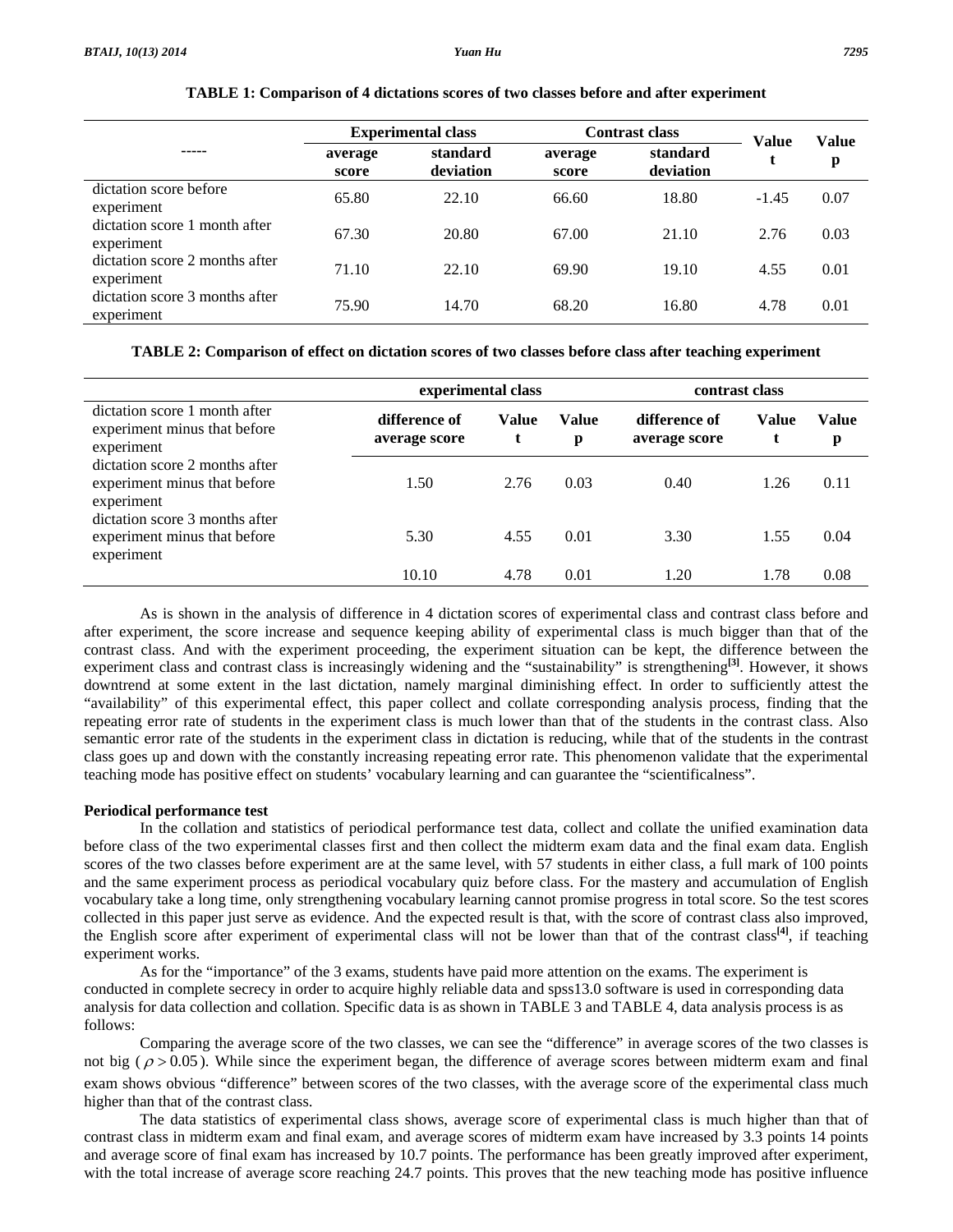on students' mastery and accumulation of vocabulary, and students benefit a lot from this mode which can meet students' requirements.

|                                             | experimental class |                       | contrast class |                       |                |         |
|---------------------------------------------|--------------------|-----------------------|----------------|-----------------------|----------------|---------|
|                                             | average score      | standard<br>deviation | average score  | standard<br>deviation | <b>Value t</b> | Value p |
| Unified exam<br>before experiment           | 51.60              | 22.70                 | 52.00          | 18.10                 | $-1.25$        | 0.08    |
| midterm unified<br>exam after<br>experiment | 54.90              | 20.40                 | 49.80          | 25.60                 | 3.95           | 0.02    |
| final unified exam<br>after experiment      | 65.60              | 18.40                 | 57.10          | 17.70                 | 5.78           | 0.001   |

**TABLE 3: Comparison of 3 tests situation of the two classes before and after experiment** 

**TABLE : 4 Comparison of effect on the two classes before and after experiment** 

|                                                      | experimental class             |       |       | contrast class                 |         |       |
|------------------------------------------------------|--------------------------------|-------|-------|--------------------------------|---------|-------|
|                                                      | difference of<br>average score | Value | Value | difference of<br>average score | Value   | Value |
| midterm exam minus unified exam<br>before experiment | 3.30                           | 2.50  | 0.05  | $-2.20$                        | $-1.10$ | 0.11  |
| final exam minus midterm exam                        | 10.70                          | 5.44  | 0.01  | 7.30                           | 2.50    | 0.05  |
| final exam minus unified exam<br>before experiment   | 14.00                          | 7.54  | 0.001 | 3.40                           | 2.80    | 0.05  |

 For the periodical test performance, it appeared a slight rise in students' average score after a term in spite of little adjustment on teaching mode essence. Although the average score of midterm exam is 2.2 points lower than that of the exam before experiment, the average score of final exam is 5.1 points higher than that of the last final exam. The *t* value also shows a small rise in score, meaning a certain progress in students' vocabulary accumulation. The rise in final exam average score of contrast class is inappreciable compared with experiment class, and its "stability" cannot be guaranteed.

 Although the statistics of mean difference in 3 periodical tests shows that scores of the both classes have been improved at some extent, the difference between the two is huge. With the experiment speeding up, the advantage on average score of the experimental class is getting more and more obvious, while the score rise of the contrast class is getting smaller and smaller, which also corroborates marginal diminishing effect<sup>[5]</sup>. The standard deviation shows the average score of contrast class increases first and then decreases, with decentral midterm exam scores and the same concentrative final exam scores. On the contrary, the standard deviation of experimental class drops constantly before and after experiment, with increasingly concentrative test score. This also fully vindicates the new teaching mode's positive impact on students' vocabulary accumulation and mastery.

#### **VOCABULARY TEACHING EXPERIMENT IN DATA-DRIVEN LEARNING MODE**

#### **Vocabulary teaching cases in data-driven learning mode**

 Take a student's composition titled "Knowledge" for example. There are some problems in this composition like verb collocation about *knowledge* caused by negative transfer of Chinese. We have performed an experiment about this in order to help students to get better understanding of how the native speaker use the verb collocation about the word *knowledge*.

|             | Leam | <b>Have</b> | Get | <b>Use</b> | <b>Study</b> | <b>Master</b> | Improve | Enrich       | Gain | Grasp |
|-------------|------|-------------|-----|------------|--------------|---------------|---------|--------------|------|-------|
| <b>CLEC</b> | 141  | -41         | 34  | -25        | 22           | -21           | 18      |              |      |       |
| <b>BNC</b>  |      | - 53        |     | $\sim$ 4   |              |               |         | $\mathbf{U}$ |      |       |

**TABLE 5: Comparison of using frequency about verb collocated with** *knowledge* **in two corpora** 

 From TABLE 5, we can see that the most frequently used verb collocation by our students is *learn knowledge* which never appears in BNC. That is to say, the phase *learn knowledge* is not used by native speaker<sup>[6]</sup>. Meanwhile, other frequently used verbs collocated with *knowledge*, expect *have* and *gain*, barely appear or never appear in BNC. By comparing these two corpora, students can find their problems in word application and correct use of words from native speaker so as to improve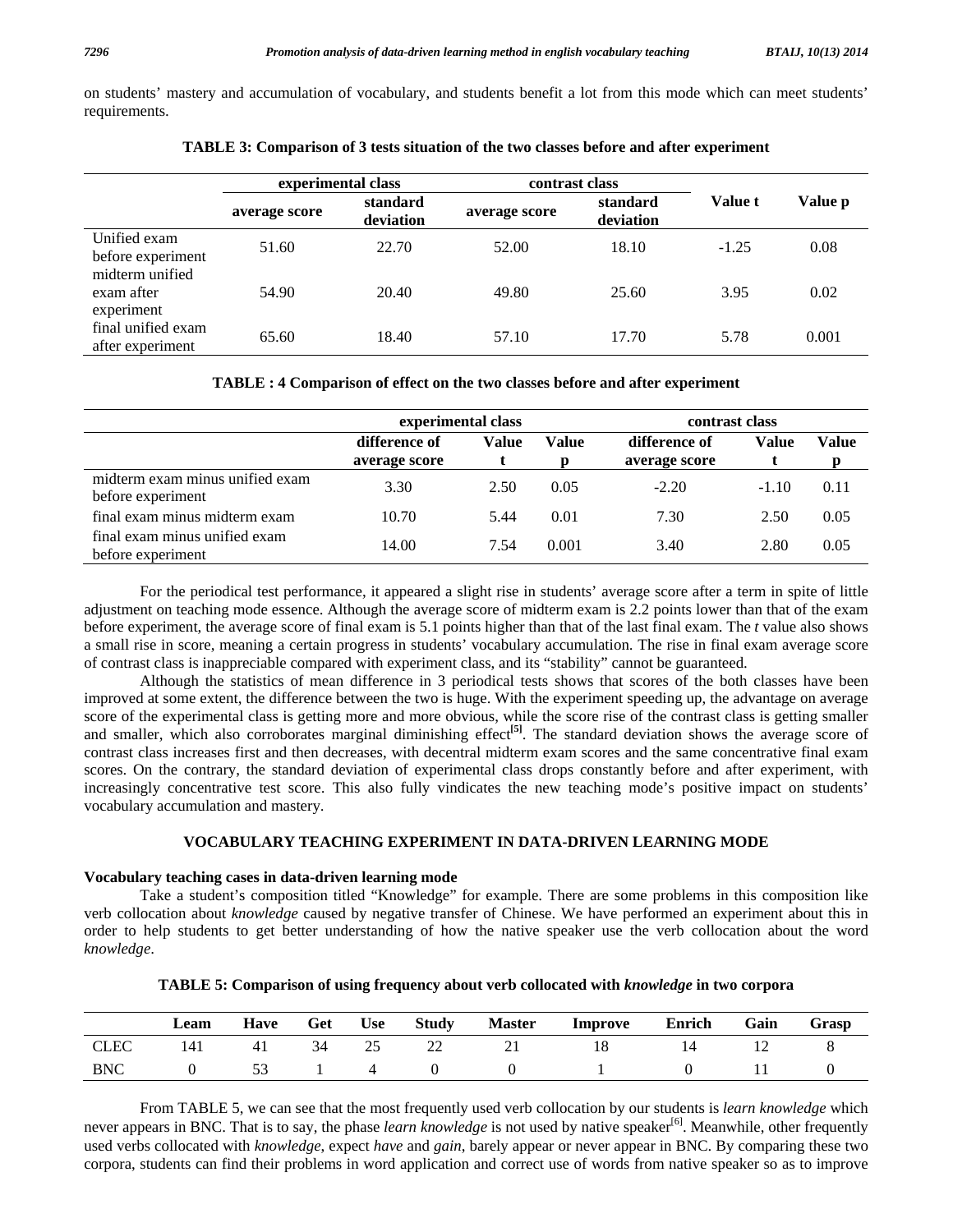their English and promote self-study ability. For example, when answering the  $5<sup>th</sup>$  question above, learner can type in the retrieval item *[v\* ] knowledge* to get the frequent verbs collocated with *knowledge*, such as *have, acquire, required, gain, need, share, increase, provide*. In addition to searching using frequency in target language corpora, learner can also guess word meaning through context, discriminate synonyms, distinguish word semanteme and so on.

#### **Comparison of test results in two classes before and after experiment**

 The writer conducted vocabulary tests on the regular class and experimental class with Nation (1990) vocabulary quantity test paper before and after experiment, the result is as follows:

#### **TABLE 6: Vocabulary test result of both classes before experiment**

|                    |    | average score | standard deviation |
|--------------------|----|---------------|--------------------|
| regular class      | 30 | 72.8667       | 7.86846            |
| experimental class | 30 | 73.6333       | 7.37883            |

### **TABLE 7: Vocabulary test result of both classes before experiment**

|                    |    | average score | standard deviation |
|--------------------|----|---------------|--------------------|
| regular class      | 30 | 74.3667       | 7.74367            |
| experimental class | 30 | 80.6000       | 6.40366            |

 Tabulate the results through SPSS1710 statistics and analysis to discuss. Before experiment, writer performed test on both classes with Nation vocabulary quantity test paper, the result is as shown in TABLE 6, with the average score is 72.8667 for regular class and 73.6333 for experimental class.

## **FEEDBACK ANALYSIS FROM STUDENTS ON DATA-DRIVEN LEARNING MODE**

 In order to reflect the influence of data-driven teaching mode on students' learning initiative and make this learning method widely used in English vocabulary learning, the writer has conducted corresponding questionnaire survey, with the purpose of further research on advantages of this teaching mode and better avoidance of disadvantages in data-driven learning method. In the collation and data statistics of questionnaire survey, we found many students can only make single selection in the first and second question, and can make multi-selection in the third and forth question. Details of the collation and analysis are as follows:

| Data-driven learning mode is a great help to my vocabulary<br>learning |                  |            | Data-driven learning mode is very interesting to<br>me |                  |            |  |
|------------------------------------------------------------------------|------------------|------------|--------------------------------------------------------|------------------|------------|--|
| Option                                                                 | <b>Frequency</b> | percentage | Option                                                 | <b>Frequency</b> | percentage |  |
| Very pleased                                                           |                  |            | Very pleased                                           | 12               | 40         |  |
| Agree                                                                  | 20               | 67         | Agree                                                  | 14               | 47         |  |
| No idea                                                                |                  | 6          | No idea                                                |                  | 0          |  |
| Disagree                                                               |                  |            | Disagree                                               |                  | 10         |  |
| Strongly disagree                                                      |                  | 6          | Strongly disagree                                      |                  | 3          |  |

### **TABLE 8: Questionnaire survey about vocabulary teaching in data-driven learning mode**

## **TABLE 9: Questionnaire survey about vocabulary teaching in data-driven learning mode**

| What benefits data-driven learning mode brought to me? |           |            | Disadvantages of data-driven learning mode |                  |            |  |
|--------------------------------------------------------|-----------|------------|--------------------------------------------|------------------|------------|--|
| <b>Option</b>                                          | Frequency | percentage | Option                                     | <b>Frequency</b> | percentage |  |
| Very pleased                                           | 20        | 29         | Very pleased                               |                  | 13         |  |
| Agree                                                  | 21        | 70         | Agree                                      | 21               | 40         |  |
| No idea                                                | 18        | 26         | No idea                                    | 18               | 34         |  |
| Disagree                                               | 20        | 29         | Disagree                                   |                  | q          |  |
| Strongly disagree                                      |           | 4          | Strongly disagree                          |                  | 4          |  |